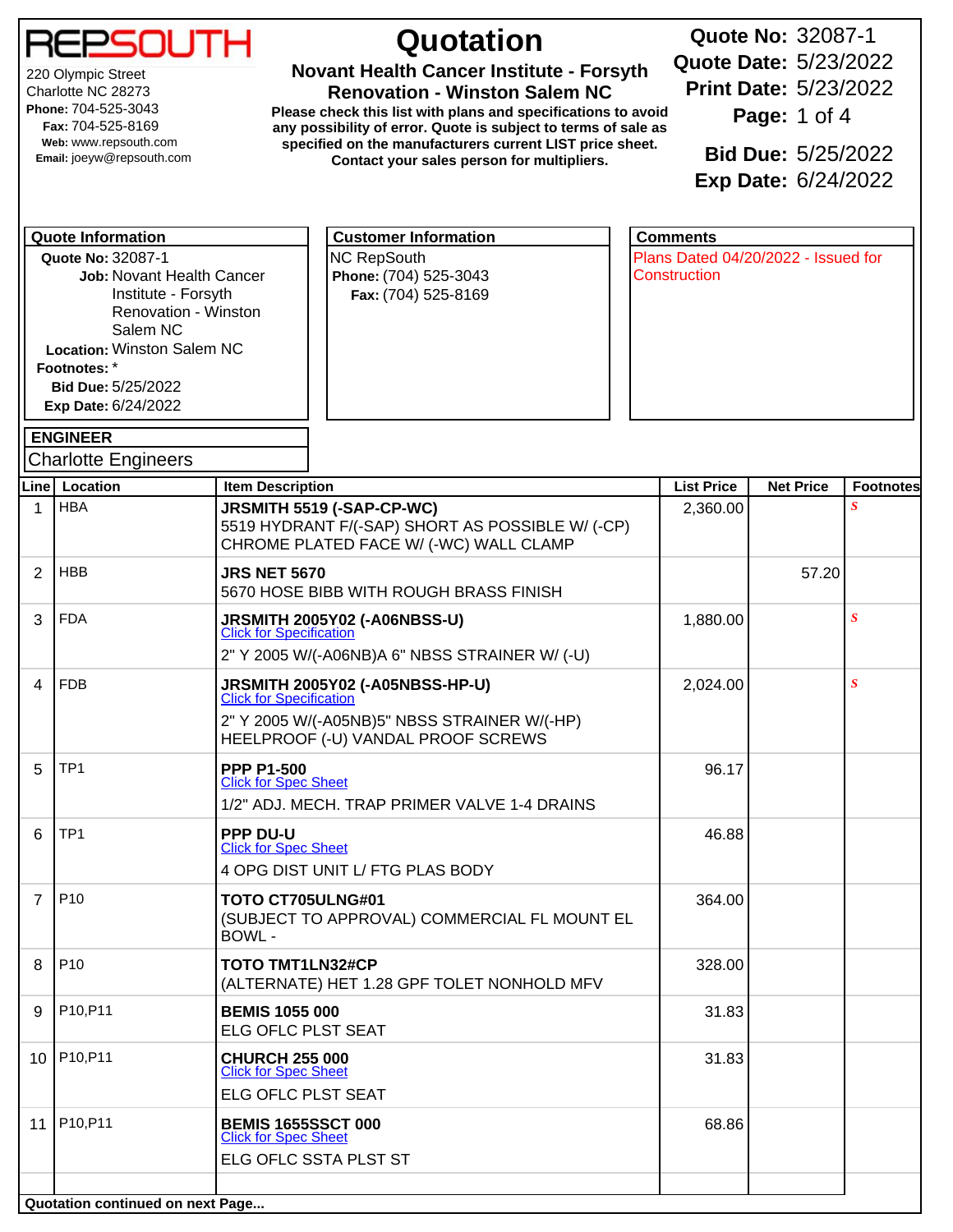ורה

220 Olympic Street Charlotte NC 28273 **Phone:** 704-525-3043 **Fax:** 704-525-8169 **Web:** www.repsouth.com **Email:** joeyw@repsouth.com

## **Quotation**

**Novant Health Cancer Institute - Forsyth**

**Renovation - Winston Salem NC Please check this list with plans and specifications to avoid any possibility of error. Quote is subject to terms of sale as specified on the manufacturers current LIST price sheet. Contact your sales person for multipliers.**

**Quote No:** 32087-1 **Quote Date:** 5/23/2022 **Print Date:** 5/23/2022

**Page:** 2 of 4

**Bid Due:** 5/25/2022 **Exp Date:** 6/24/2022

|    | Line   Location                  | <b>Item Description</b>                                                                                                | <b>List Price</b> | <b>Net Price</b> | <b>Footnotes</b> |
|----|----------------------------------|------------------------------------------------------------------------------------------------------------------------|-------------------|------------------|------------------|
| 12 | P10, P11                         | CHURCH 9500SSCT 000<br><b>Click for Spec Sheet</b>                                                                     | 68.86             |                  |                  |
|    |                                  | ELG OFLC SSSTA PLST                                                                                                    |                   |                  |                  |
| 13 | P30                              | <b>TOTO LT307.8#01</b><br>(ALTERNATE, OURS HAS AN OVERFLOW) 8" CTR WALL<br><b>MOUNT LAVATORY</b>                       | 170.00            |                  |                  |
| 14 | P30                              | <b>MCGUIRE 155WC</b><br><b>Click for Spec Sheet</b>                                                                    | 77.91             |                  |                  |
|    |                                  | (AS REQUIRED) PO Plug, Open Grid, Wheelchair Chrome w/<br>11/4 Offset Tlpc                                             |                   |                  |                  |
| 15 | P30                              | <b>JRSMITH 0700-19-M32</b><br><b>Click for Spec Sheet</b>                                                              | 1,271.00          |                  | S                |
|    |                                  | 0700-19-M32                                                                                                            |                   |                  |                  |
| 16 | P30, P40                         | <b>TSBRASS B-2866-QT-21VR</b><br><b>Click for Spec Sheet</b>                                                           | 443.00            |                  |                  |
|    |                                  | (SUBJECT TO APPROVAL) Medical Faucet, 8" c/c, 1/4 Turn<br>Eternas, Swivel Gooseneck, B-0199-21-VRF Aerator             |                   |                  |                  |
| 17 | P30, P31, P40                    | <b>MCGUIRE LF2165LK</b><br><b>Click for Spec Sheet</b>                                                                 | 52.96             |                  |                  |
|    |                                  | Supply, Flex, Lav, Chr, Lead Free 1/2 IPS x 3/8 OD LK                                                                  |                   |                  |                  |
| 18 | P30, P31, P40                    | <b>MCGUIRE PRODRAINWCSAN</b><br><b>Click for Spec Sheet</b>                                                            | 88.91             |                  |                  |
|    |                                  | PO Plug Open Grd L/ovrflw, 11/4 Offst Tlpc CP, Saniguard                                                               |                   |                  |                  |
| 19 | P30, P31, P40                    | <b>MCGUIRE 8902C</b><br><b>Click for Spec Sheet</b>                                                                    | 82.09             |                  |                  |
|    |                                  | Trap, Cast Body 11/4 x 11/2 17 Ga, Chrome                                                                              |                   |                  |                  |
| 20 | P31                              | <b>TSBRASS B-0871</b><br><b>Click for Spec Sheet</b>                                                                   | 239.50            |                  |                  |
|    |                                  | (SUBJECT TO APPROVAL) Lavatory Faucet, Deck Mount, 4"<br>Centers, Aerator, 1/2" NPSM Male Shanks                       |                   |                  |                  |
| 21 | P31                              | <b>TSBRASS B-0199-08-LF15</b><br>(ADD AS REQUIRED) 1.5 GPM VR Laminar Device, 13/16-<br>27UN Male Threads (WaterSense) | 19.10             |                  |                  |
| 22 | P40                              | ELKAY LRAD2219553<br><b>Click for Spec Sheet</b>                                                                       | 1,052.00          |                  |                  |
|    |                                  | 18 Gauge Stainless Steel 22" x 19.5" x 5.5" Single Bowl Top<br>Mount Kitchen Sink                                      |                   |                  |                  |
| 23 | P40                              | <b>MCGUIRE 151ASAN</b><br><b>Click for Spec Sheet</b>                                                                  | 76.36             |                  |                  |
|    |                                  | (AS REQUIRED) Strainer, Basket, SS, Lock Cup Rub Stop w/<br>4"Tlpc,Saniguard                                           |                   |                  |                  |
| 24 | P40                              | <b>MCGUIRE 8912C</b><br><b>Click for Spec Sheet</b>                                                                    | 82.09             |                  |                  |
|    |                                  | (AS REQUIRED) Trap, Cast Body 11/2 x 11/2 17 Ga, Chrome                                                                |                   |                  |                  |
|    | Quotation continued on next Page |                                                                                                                        |                   |                  |                  |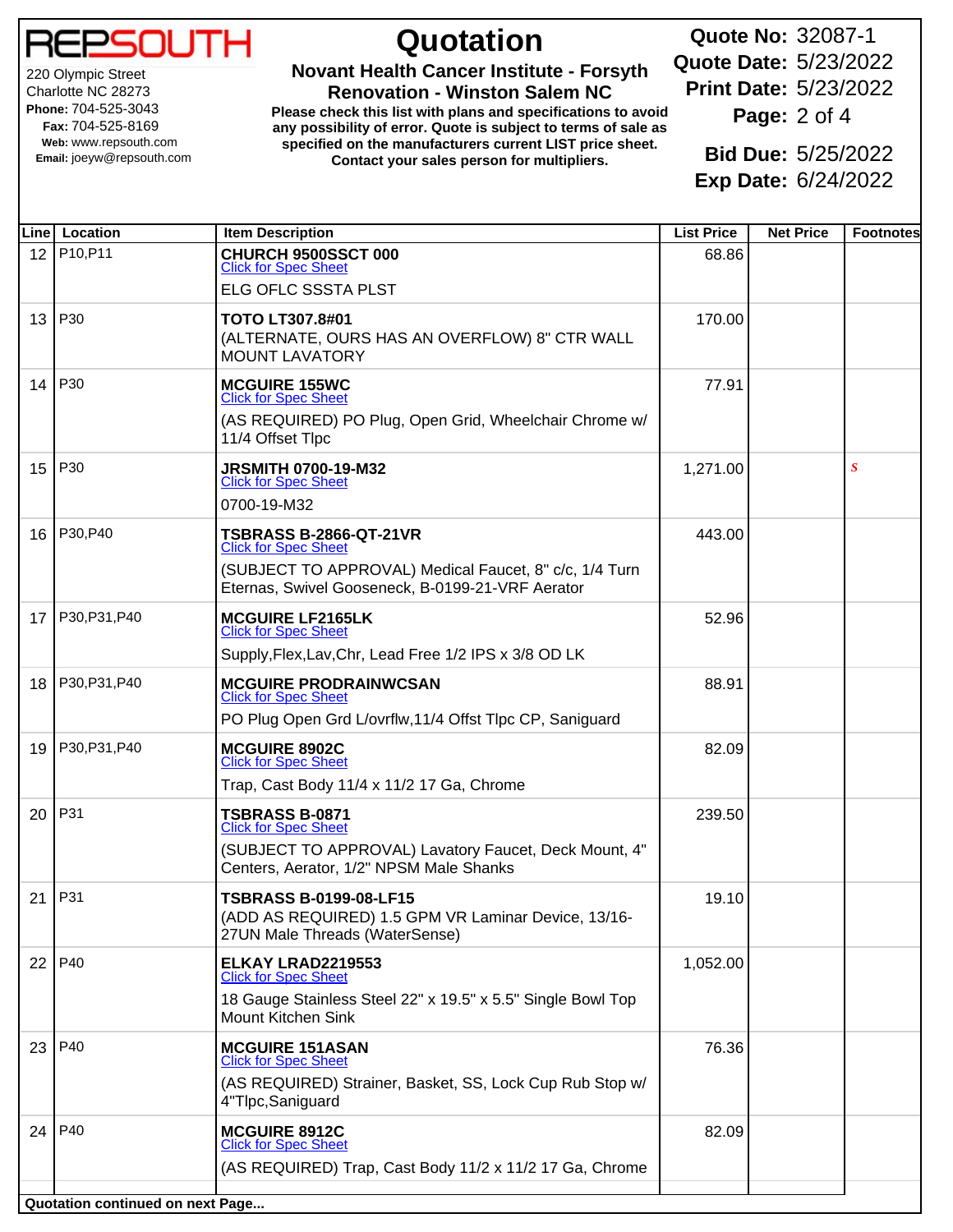220 Olympic Street Charlotte NC 28273 **Phone:** 704-525-3043 **Fax:** 704-525-8169 **Web:** www.repsouth.com **Email:** joeyw@repsouth.com

## **Quotation**

**Novant Health Cancer Institute - Forsyth**

**Renovation - Winston Salem NC Please check this list with plans and specifications to avoid any possibility of error. Quote is subject to terms of sale as specified on the manufacturers current LIST price sheet. Contact your sales person for multipliers.**

**Quote No:** 32087-1 **Quote Date:** 5/23/2022 **Print Date:** 5/23/2022 **Page:** 3 of 4

**Bid Due:** 5/25/2022 **Exp Date:** 6/24/2022

|                 | Line Location       | <b>Item Description</b>                                                                                                                                                                                                              | <b>List Price</b> | <b>Net Price</b> | <b>Footnotes</b> |
|-----------------|---------------------|--------------------------------------------------------------------------------------------------------------------------------------------------------------------------------------------------------------------------------------|-------------------|------------------|------------------|
| 25              | P80                 | <b>ELKAY LZWS-EDFPBM117K</b><br><b>Click for Specification</b>                                                                                                                                                                       |                   |                  |                  |
|                 |                     | EZH2O INTEGRAL- EDFPBM117 - FILTRD                                                                                                                                                                                                   |                   |                  |                  |
|                 |                     | LZWS-EDFPBM117K<br><b>Click for Specification</b>                                                                                                                                                                                    | 6,936.00          |                  |                  |
|                 |                     | EZH2O INTEGRAL- EDFPBM117 - FILTRD                                                                                                                                                                                                   |                   |                  |                  |
|                 |                     | 97258C KIT-CANE APRON ROUNDFRONT FTN<br><b>Click for Spec Sheet</b>                                                                                                                                                                  | 286.00            |                  |                  |
|                 |                     | 51300C<br><b>Click for Spec Sheet</b>                                                                                                                                                                                                | 132.00            |                  |                  |
|                 |                     | (REPLACEMENT FILTERS AS REQUIRED)<br><b>WATERSENTRY PLUS FLTR-LK</b>                                                                                                                                                                 |                   |                  |                  |
|                 | 26   P80            | <b>ELKAY ECH8</b><br><b>Click for Spec Sheet</b>                                                                                                                                                                                     | 1,323.00          |                  |                  |
|                 |                     | CHILLER, 8GPH                                                                                                                                                                                                                        |                   |                  |                  |
| 27              | P80                 | <b>MCGUIRE LFH2165LK</b><br><b>Click for Spec Sheet</b>                                                                                                                                                                              | 89.70             |                  |                  |
|                 |                     | Supply, Heavy, Flex, Lav, Ch, LK 1/2 IPS x 3/8 OD, LF                                                                                                                                                                                |                   |                  |                  |
| 28 <sup>1</sup> | P80                 | <b>MCGUIRE 8902C</b><br><b>Click for Spec Sheet</b>                                                                                                                                                                                  | 82.09             |                  |                  |
|                 |                     | Trap, Cast Body 11/4 x 11/2 17 Ga, Chrome                                                                                                                                                                                            |                   |                  |                  |
| 29              | P80                 | <b>MCGUIRE 8902CBSAN</b><br><b>Click for Spec Sheet</b>                                                                                                                                                                              | 105.11            |                  |                  |
|                 |                     | (8902SAN IS INVALID) 1 1/4 x 1 1/2 Cst Body P Trap w/CO<br>BrNut Box Flg, Saniguard                                                                                                                                                  |                   |                  |                  |
|                 | 30   P91            | <b>ACORN S0706-SSH</b><br>(SUBJECT TO APPROVAL) DECK MTD STAY OPEN<br><b>EYEWASH AND DRENCH HOSE W/ Stainless Steel Hose</b>                                                                                                         | 667.00            |                  |                  |
| 31              | P91                 | <b>ACORN ET71-1-BVS-OTG</b><br>(ADD) 1/2" NPT Inlet, 1/2" NPT Outlet Lead Free Emergency<br>Fixture Thermostatic Mixing Valve with Cold Water Bypass, 12<br>GPM, W/ (BVS) BALL VALVE SHUT-OFF, W/ (-OTG) Outlet<br>Temperature Gauge | 969.00            |                  |                  |
|                 | 32   SHOCK ARRESTOR | <b>JRSMITH 5205</b><br><b>Click for Spec Sheet</b>                                                                                                                                                                                   |                   |                  | $\boldsymbol{S}$ |
|                 |                     | 5205 HYDROTROL JUNIOR                                                                                                                                                                                                                |                   |                  |                  |
|                 |                     | 5205 5205 HYDROTROL JUNIOR<br><b>Click for Spec Sheet</b>                                                                                                                                                                            | 224.00            |                  | $\boldsymbol{S}$ |
|                 |                     | 5210 5210 HYDROTROL JUNIOR<br><b>Click for Spec Sheet</b>                                                                                                                                                                            | 433.00            |                  | $\boldsymbol{S}$ |
|                 |                     | 5220 5220 HYDROTROL JUNIOR<br><b>Click for Spec Sheet</b>                                                                                                                                                                            | 683.00            |                  | $\boldsymbol{S}$ |
|                 |                     | 5230 5230 HYDROTROL JUNIOR<br><b>Click for Spec Sheet</b>                                                                                                                                                                            | 1,441.00          |                  | $\boldsymbol{S}$ |
|                 |                     |                                                                                                                                                                                                                                      |                   |                  |                  |